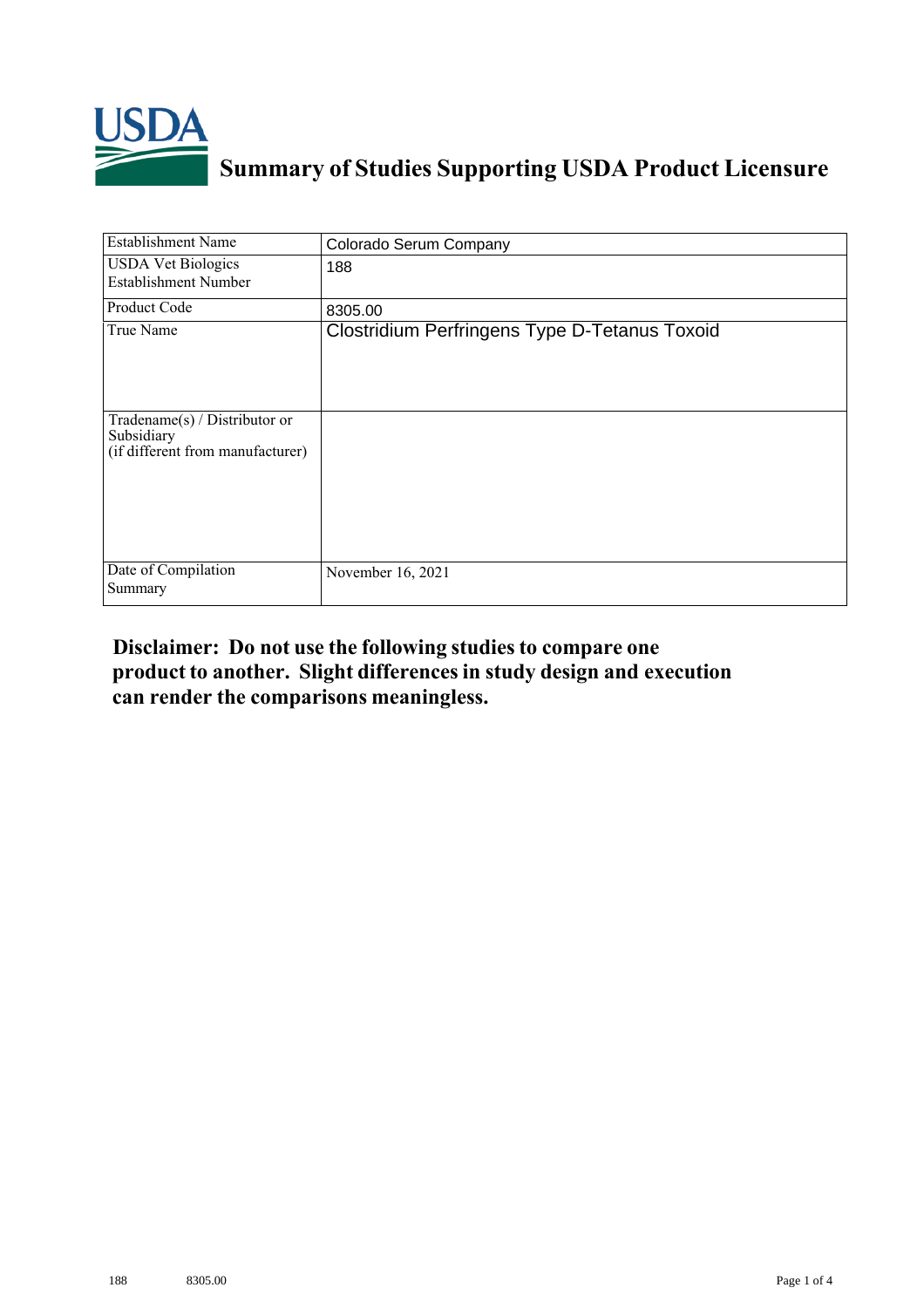| <b>Study Type</b>              | Efficacy                                                                                                                                                                                                                                                                                                                    |
|--------------------------------|-----------------------------------------------------------------------------------------------------------------------------------------------------------------------------------------------------------------------------------------------------------------------------------------------------------------------------|
| <b>Pertaining to</b>           | Clostridium Perfringens Type D                                                                                                                                                                                                                                                                                              |
| <b>Study Purpose</b>           | Efficacy against Clostridium perfringens Type D                                                                                                                                                                                                                                                                             |
| <b>Product Administration</b>  |                                                                                                                                                                                                                                                                                                                             |
| <b>Study Animals</b>           | Cattle, sheep, and goats                                                                                                                                                                                                                                                                                                    |
| <b>Challenge Description</b>   |                                                                                                                                                                                                                                                                                                                             |
| <b>Interval observed after</b> |                                                                                                                                                                                                                                                                                                                             |
| challenge                      |                                                                                                                                                                                                                                                                                                                             |
| <b>Results</b>                 | Study data were evaluated by USDA-APHIS prior to product<br>licensure and met regulatory standards for acceptance at the time<br>of submission. No data are published because this study was<br>submitted to USDA-APHIS prior to January 1, 2007, and APHIS<br>only required publication of data submitted after that date. |
| <b>USDA Approval Date</b>      | October 1, 1984                                                                                                                                                                                                                                                                                                             |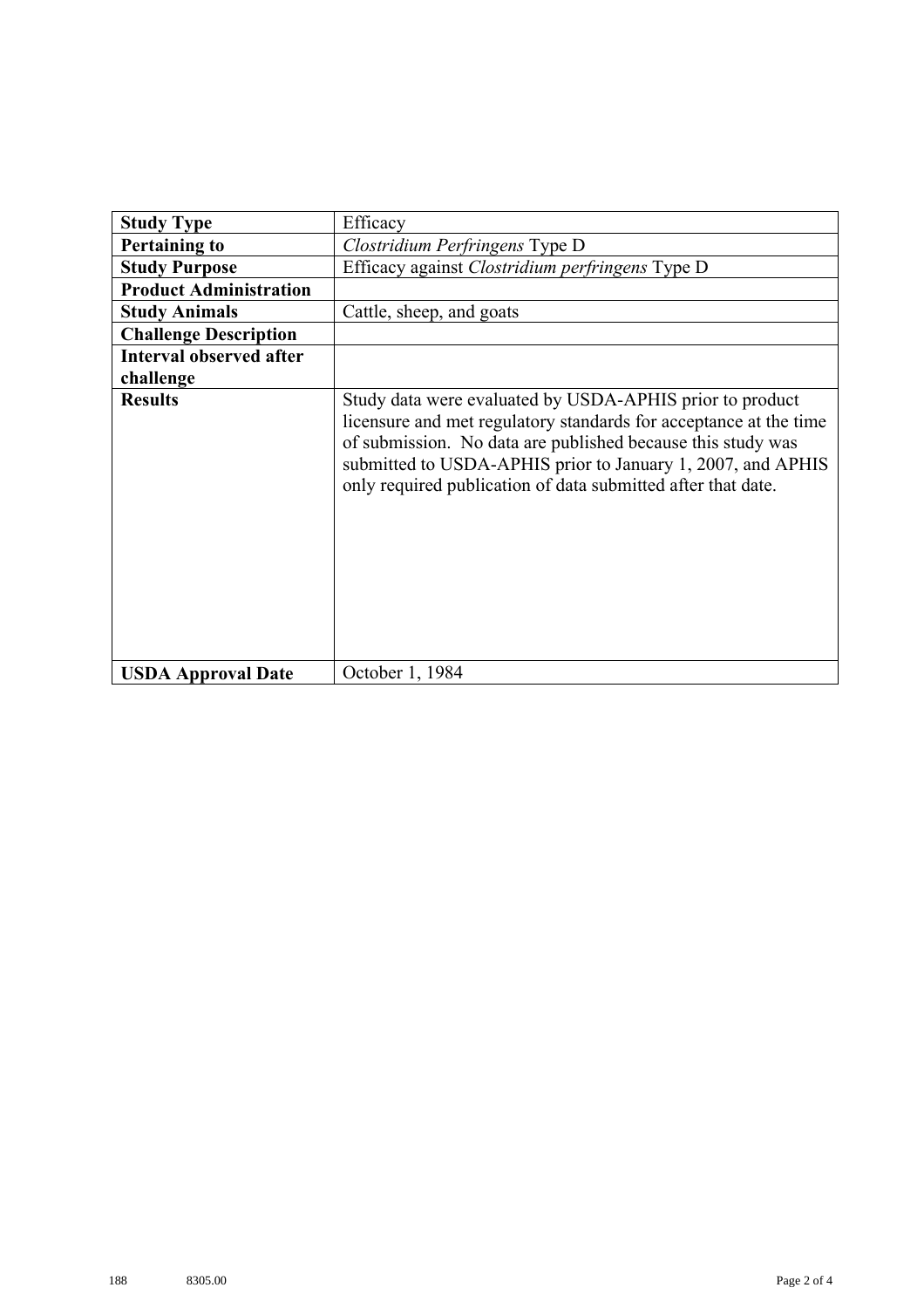| <b>Study Type</b>              | Efficacy                                                                                                                                                                                                                                                                                                                    |
|--------------------------------|-----------------------------------------------------------------------------------------------------------------------------------------------------------------------------------------------------------------------------------------------------------------------------------------------------------------------------|
| <b>Pertaining to</b>           | Clostridium tetani                                                                                                                                                                                                                                                                                                          |
| <b>Study Purpose</b>           | Efficacy against <i>Clostridium tetani</i>                                                                                                                                                                                                                                                                                  |
| <b>Product Administration</b>  |                                                                                                                                                                                                                                                                                                                             |
| <b>Study Animals</b>           | Cattle, sheep, and goats                                                                                                                                                                                                                                                                                                    |
| <b>Challenge Description</b>   |                                                                                                                                                                                                                                                                                                                             |
| <b>Interval observed after</b> |                                                                                                                                                                                                                                                                                                                             |
| challenge                      |                                                                                                                                                                                                                                                                                                                             |
| <b>Results</b>                 | Study data were evaluated by USDA-APHIS prior to product<br>licensure and met regulatory standards for acceptance at the time<br>of submission. No data are published because this study was<br>submitted to USDA-APHIS prior to January 1, 2007, and APHIS<br>only required publication of data submitted after that date. |
| <b>USDA Approval Date</b>      | October 1, 1984                                                                                                                                                                                                                                                                                                             |